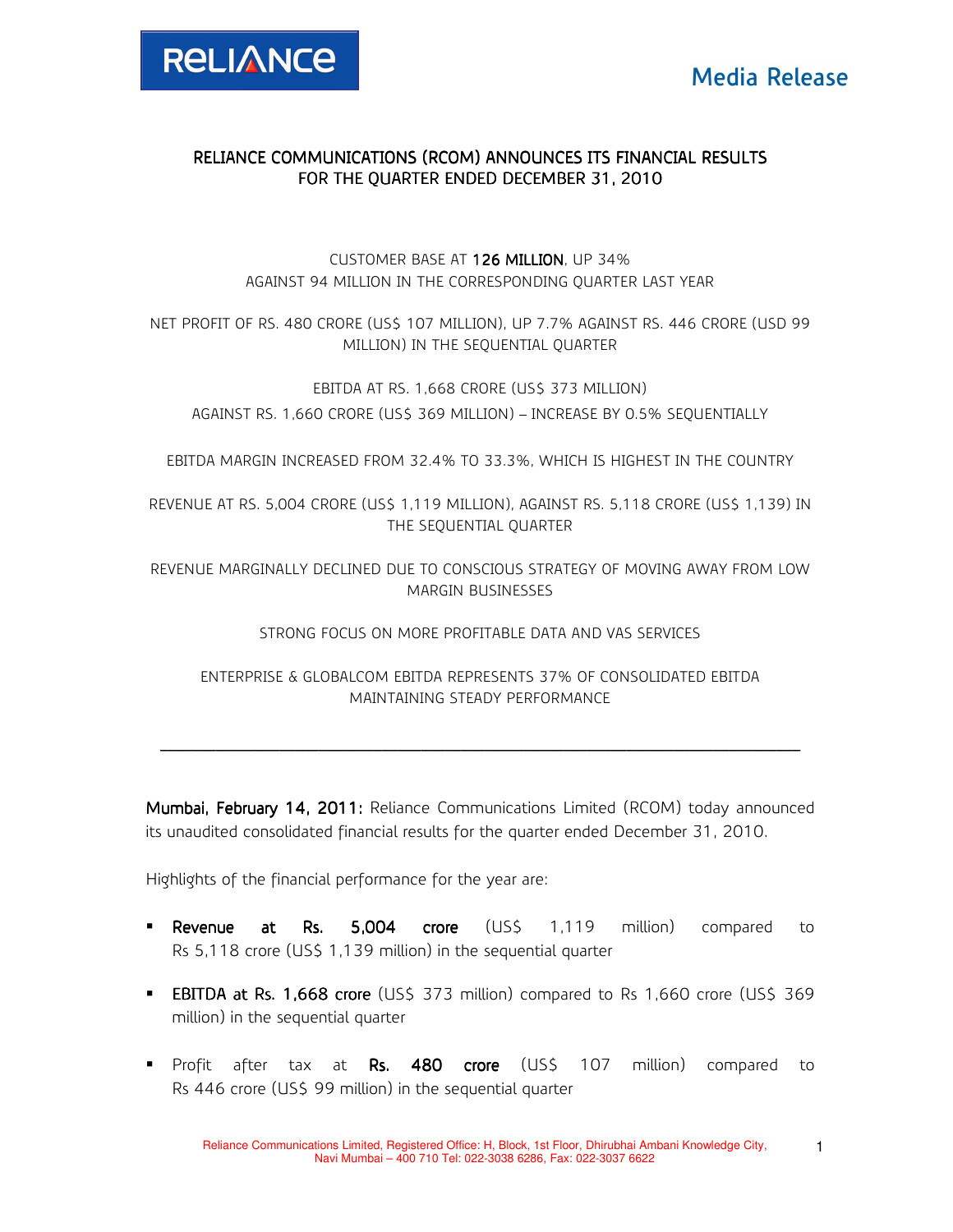#### CORPORATE DEVELOPMENTS

## **RELIANCE COMMUNICATIONS ANNOUNCES LAUNCH OF 3G SERVICES**

Reliance Communications, India's leading telecom service provider, announced the launch of Reliance 3G Services starting with Delhi, Mumbai, Kolkata and Chandigarh. With the 3G rollout, Reliance Communications becomes the First operator to offer 3G services to customers in the Top 3 Metros of Delhi, Mumbai and Kolkata. Demonstrating its all round execution and innovation capabilities, Reliance Communications has rolled out 3G services in a record time of around 100 days of receiving 3G Spectrum in the major Metros of India.

Reliance Communications will be launching Reliance 3G services across all 13 telecom circles, where it holds 3G licenses, by end of Fiscal 2010-11. The company is targeting a national footprint of Reliance 3G services through associations with other like minded, quality 3G licensees in the balance 9 telecom circles during the course of next year.

### **RCOM LAUNCHES MICROSOFT HOSTED EXCHANGE 2010 IN INDIA**

Reliance Internet Data Center (RIDC), the IDC division of Reliance Communications has partnered with Microsoft to launch Reliance Hosted Exchange 2010 - a complete end-toend e-mailing solution which promotes business messaging and collaboration.

The Reliance Hosted Exchange 2010 eliminates users' needs to invest in hardware, software licenses, security and related management costs by providing a 'pay-per mailbox' Service model. This offers the customer a cost-efficient enterprise class mailing solution without the hassle of managing the same. The solution will deliver features such as active sync mobile devices integration, flexible mail box size, web calendaring facility, remote location archiving, and sender reputation filtering.

RCOM Hosted Exchange 2010 suite will help businesses manage their communication needs mainly email in a highly cost-effective manner by outsourcing the end-to-end management to RIDC in a Reduced Cost to Ownership (RCTO) model.

## **RCOM SIGNS MOU WITH CHINA DEVELOPMENT BANK CORPORATION FOR 10 YEAR** FINANCING OF US\$1.93 BILLION

RCOM signed a MoU with China Development Bank Corporation for syndicated loan financing of US\$ 1.93 Billion. The proposed facility has 10 year maturity, and will be funded by a Syndicate including CDB and other Chinese Banks / Financial Institutions. RCOM will benefit from extension of maturity, and substantial savings in interest costs. The facility is subject to necessary approvals, etc.

The MoU covers:

- a) the first and largest Syndicated Loan of US\$ 1.33 billion for refinancing 3G Spectrum Fees; and
- b) financing of up to US\$ 600 million towards 85% of equipment and services to be procured from Huawei and ZTE. This facility is over and above the existing US\$ 750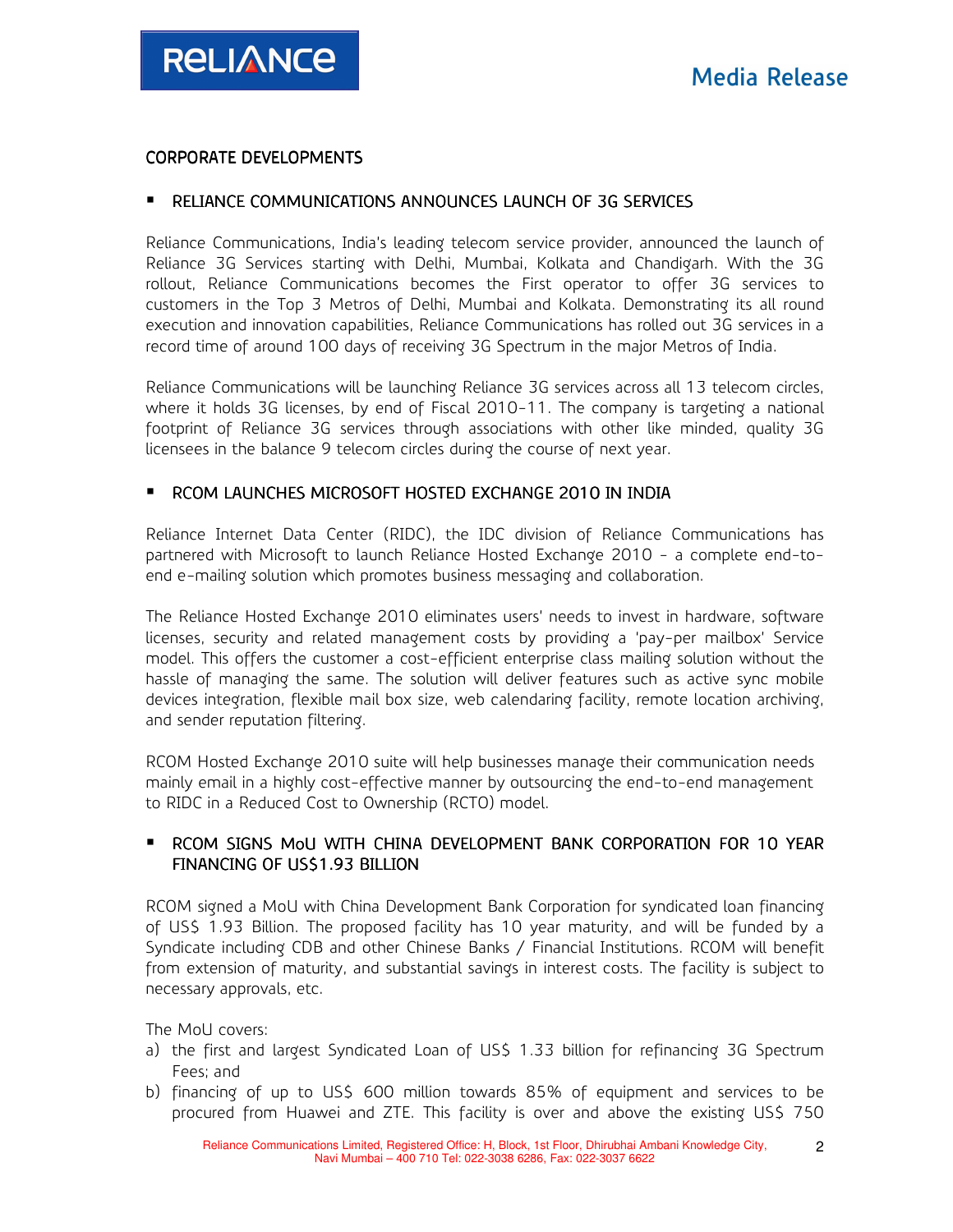

million facility, already substantially utilized by RCOM for procurement of equipment and services from Huawei and ZTE.

#### About Reliance Communications

Reliance Communications Limited founded by the late Shri Dhirubhai H Ambani (1932-2002) is the flagship company of the Reliance Anil Dhirubhai Ambani Group. The Reliance Anil Dhirubhai Ambani Group currently has a net worth in excess of Rs. 64,000 crore (US\$ 13.6 billion), cash flows of Rs. 13,000 crore (US\$ 2.8 billion), net profit of Rs. 8,400 crore (US\$ 1.8 billion).

Reliance Communications is India's foremost and truly integrated telecommunications service provider. The Company, with a customer base of over 132 million including over 2.5 million individual overseas retail customers, ranks among the Top 4 Telecom companies in the world by number of customers in a single country. Reliance Communications corporate clientele includes 2,100 Indian and multinational corporations, and over 800 global, regional and domestic carriers.

Reliance Communications has established a pan-India, next generation, integrated (wireless and wireline), convergent (voice, data and video) digital network that is capable of supporting best-of-class services spanning the entire communications value chain, covering over 24,000 towns and 600,000 villages. Reliance Communications owns and operates the world's largest next generation IP enabled connectivity infrastructure, comprising over 277,000 kilometers of fibre optic cable systems in India, USA, Europe, Middle East and the Asia Pacific region.

3